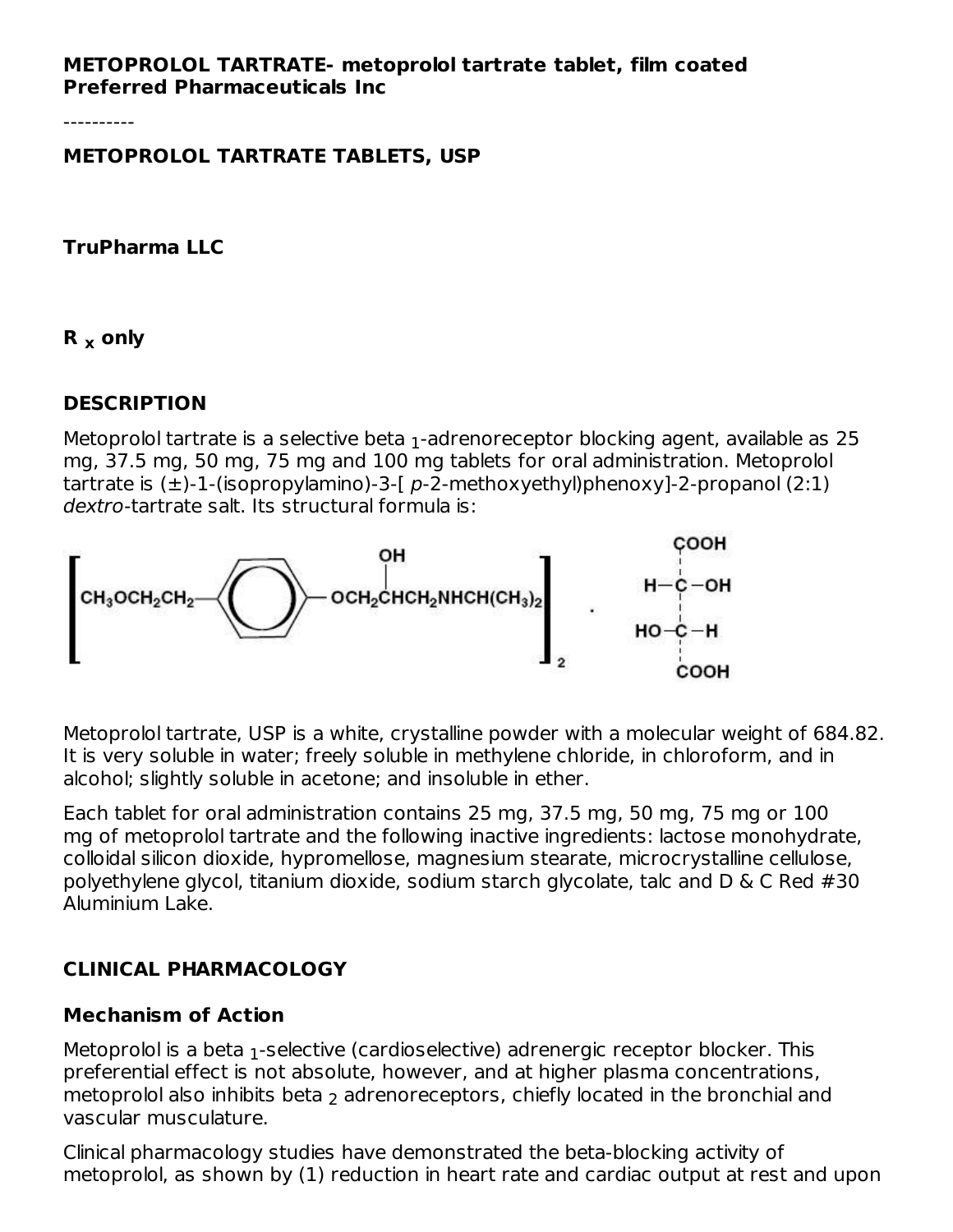exercise, (2) reduction of systolic blood pressure upon exercise, (3) inhibition of isoproterenol-induced tachycardia, and (4) reduction of reflex orthostatic tachycardia.

## **Hypertension**

The mechanism of the antihypertensive effects of beta-blocking agents has not been fully elucidated. However, several possible mechanisms have been proposed: (1) competitive antagonism of catecholamines at peripheral (especially cardiac) adrenergic neuron sites, leading to decreased cardiac output; (2) a central effect leading to reduced sympathetic outflow to the periphery; and (3) suppression of renin activity.

## **Angina Pectoris**

By blocking catecholamine-induced increases in heart rate, in velocity and extent of myocardial contraction, and in blood pressure, metoprolol reduces the oxygen requirements of the heart at any given level of effort, thus making it useful in the longterm management of angina pectoris.

## **Myocardial Infarction**

The precise mechanism of action of metoprolol in patients with suspected or definite myocardial infarction is not known.

## **Pharmacodynamics**

Relative beta  $_{\rm 1}$  selectivity is demonstrated by the following: (1) In healthy subjects, metoprolol is unable to reverse the beta  $_2$ -mediated vasodilating effects of epinephrine. This contrasts with the effect of nonselective (beta  $_1$  plus beta  $_2$ ) beta-blockers, which completely reverse the vasodilating effects of epinephrine. (2) In asthmatic patients, metoprolol reduces FEV  $_{\rm 1}$  and FVC significantly less than a nonselective beta-blocker, propranolol, at equivalent beta  $_1$ -receptor blocking doses.

Metoprolol has no intrinsic sympathomimetic activity, and membrane-stabilizing activity is detectable only at doses much greater than required for beta-blockade. Animal and human experiments indicate that metoprolol slows the sinus rate and decreases AV nodal conduction.

Significant beta-blocking effect (as measured by reduction of exercise heart rate) occurs within one hour after oral administration, and its duration is dose related. For example, a 50% reduction of the maximum effect after single oral doses of 20 mg, 50 mg, and 100 mg occurred at 3.3 hours, 5 hours and 6.4 hours, respectively, in normal subjects. After repeated oral dosages of 100 mg twice daily, a significant reduction in exercise systolic blood pressure was evident at 12 hours. When the drug was infused over a 10 minute period, in normal volunteers, maximum beta-blockade was achieved at approximately 20 minutes. Equivalent maximal beta-blocking effect is achieved with oral and intravenous doses in the ratio of approximately 2.5:1.

There is a linear relationship between the log of plasma levels and reduction of exercise heart rate. However, antihypertensive activity does not appear to be related to plasma levels. Because of variable plasma levels attained with a given dose and lack of a consistent relationship of antihypertensive activity to dose, selection of proper dosage requires individual titration.

In several studies of patients with acute myocardial infarction, intravenous followed by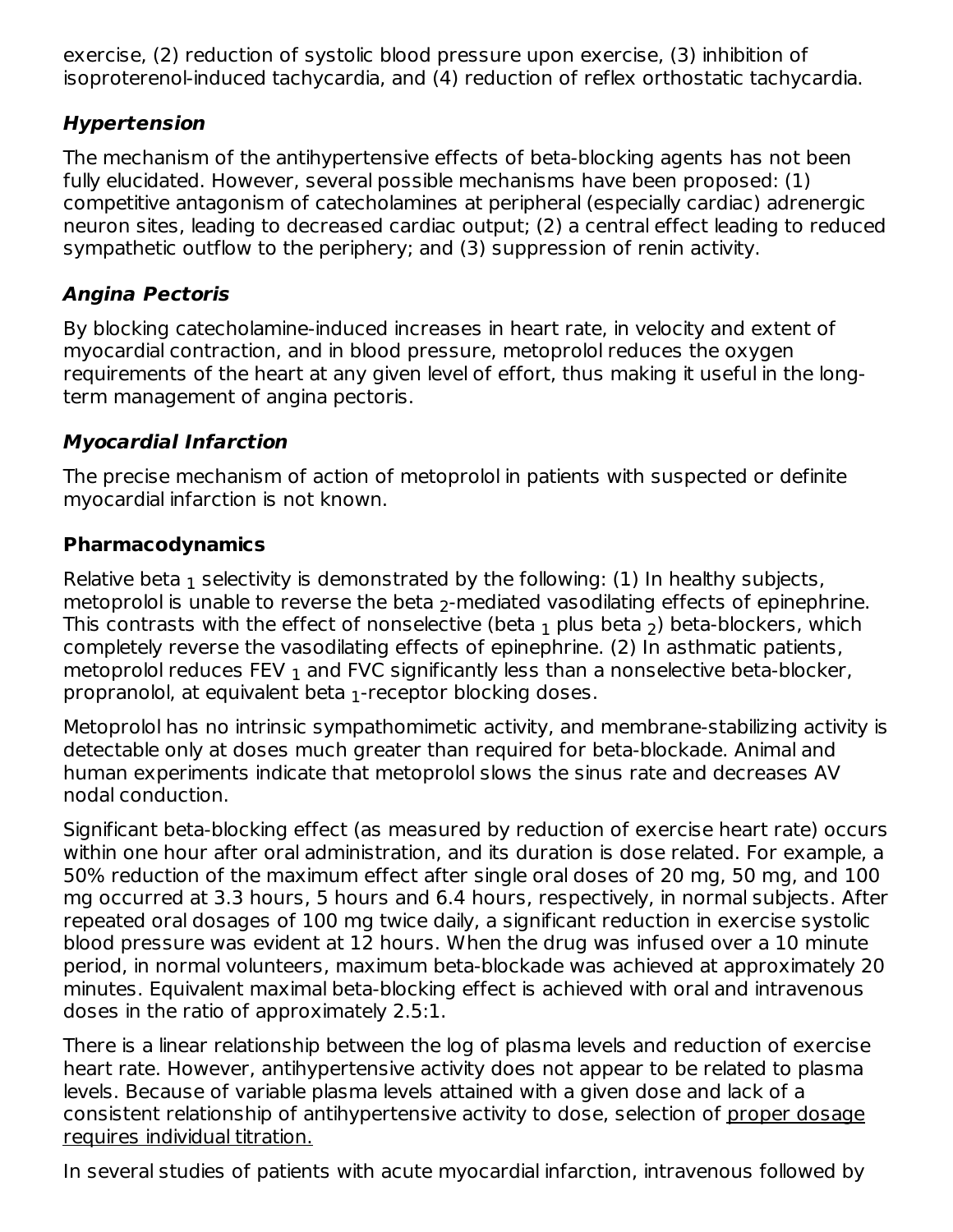oral administration of metoprolol caused a reduction in heart rate, systolic blood pressure and cardiac output. Stroke volume, diastolic blood pressure and pulmonary artery end diastolic pressure remained unchanged.

In patients with angina pectoris, plasma concentration measured at one hour is linearly related to the oral dose within the range of 50 mg to 400 mg. Exercise heart rate and systolic blood pressure are reduced in relation to the logarithm of the oral dose of metoprolol. The increase in exercise capacity and the reduction in left ventricular ischemia are also significantly related to the logarithm of the oral dose.

### **Pharmacokinetics**

## **Absorption**

The estimated oral bioavailability of immediate-release metoprolol is about 50% because of pre-systemic metabolism which is saturable leading to non-proportionate increase in the exposure with increased dose.

## **Distribution**

Metoprolol is extensively distributed with a reported volume of distribution of 3.2 L/kg to 5.6 L/kg. About 10% of metoprolol in plasma is bound to serum albumin. Metoprolol is known to cross the placenta and is found in breast milk. Metoprolol is also known to cross the blood brain barrier following oral administration and CSF concentrations close to that observed in plasma have been reported. Metoprolol is not a significant Pglycoprotein substrate.

## **Metabolism**

Metoprolol is primarily metabolized by CYP2D6. Metoprolol is a racemic mixture of R- and S- enantiomers, and when administered orally, it exhibits stereoselective metabolism that is dependent on oxidation phenotype. CYP2D6 is absent (poor metabolizers) in about 8% of Caucasians and about 2% of most other populations. Poor CYP2D6 metabolizers exhibit several-fold higher plasma concentrations of metoprolol than extensive metabolizers with normal CYP2D6 activity thereby decreasing metoprolol's cardioselectivity.

# **Elimination**

Elimination of metoprolol is mainly by biotransformation in the liver. The mean elimination half-life of metoprolol is 3 to 4 hours; in poor CYP2D6 metabolizers the half-life may be 7 to 9 hours. Approximately 95% of the dose can be recovered in urine. In most subjects (extensive metabolizers), less than 5% of an oral dose and less than 10% of an intravenous dose are excreted as unchanged drug in the urine. In poor metabolizers, up to 30% or 40% of oral or intravenous doses, respectively, may be excreted unchanged; the rest is excreted by the kidneys as metabolites that appear to have no beta-blocking activity. The renal clearance of the stereoisomers does not exhibit stereo-selectivity in renal excretion.

## **Special Populations**

# **Geriatric Patients**

The geriatric population may show slightly higher plasma concentrations of metoprolol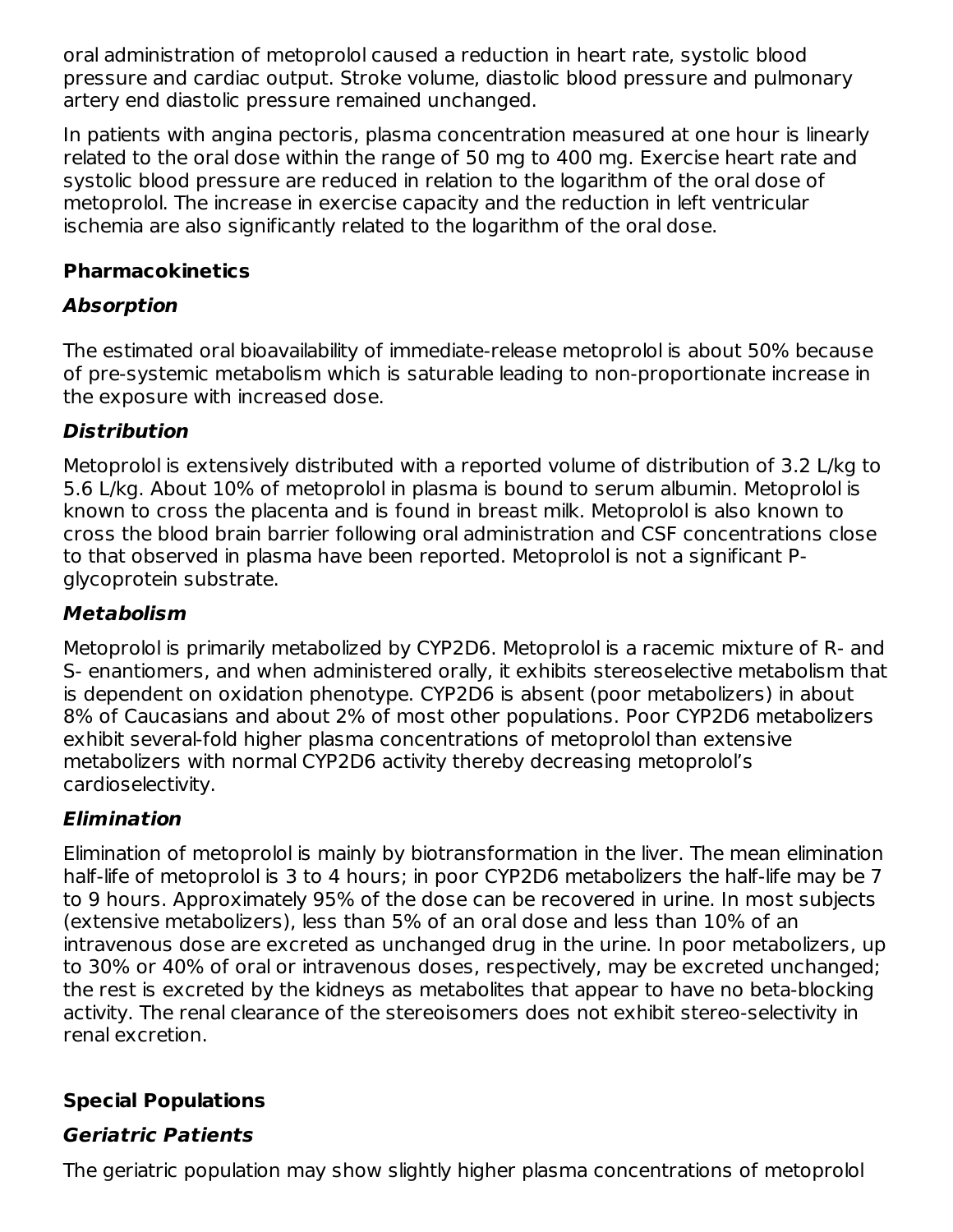as a combined result of a decreased metabolism of the drug in elderly population and a decreased hepatic blood flow. However, this increase is not clinically significant or therapeutically relevant.

## **Renal Impairment**

The systemic availability and half-life of metoprolol in patients with renal failure do not differ to a clinically significant degree from those in normal subjects.

## **Hepatic Impairment**

Since the drug is primarily eliminated by hepatic metabolism, hepatic impairment may impact the pharmacokinetics of metoprolol. The elimination half-life of metoprolol is considerably prolonged, depending on severity (up to 7.2 h).

# **Clinical Studies**

# **Hypertension**

In controlled clinical studies, metoprolol has been shown to be an effective antihypertensive agent when used alone or as concomitant therapy with thiazide-type diuretics, at dosages of 100 mg to 450 mg daily. In controlled, comparative, clinical studies, metoprolol has been shown to be as effective an antihypertensive agent as propranolol, methyldopa, and thiazide-type diuretics, to be equally effective in supine and standing positions.

# **Angina Pectoris**

In controlled clinical trials, metoprolol, administered 2 or 4 times daily, has been shown to be an effective antianginal agent, reducing the number of angina attacks and increasing exercise tolerance. The dosage used in these studies ranged from 100 mg to 400 mg daily. A controlled, comparative, clinical trial showed that metoprolol was indistinguishable from propranolol in the treatment of angina pectoris.

# **Myocardial Infarction**

In a large (1,395 patients randomized), double-blind, placebo-controlled clinical study, metoprolol was shown to reduce 3 month mortality by 36% in patients with suspected or definite myocardial infarction.

Patients were randomized and treated as soon as possible after their arrival in the hospital, once their clinical condition had stabilized and their hemodynamic status had been carefully evaluated. Subjects were ineligible if they had hypotension, bradycardia, peripheral signs of shock and/or more than minimal basal rales as signs of congestive heart failure. Initial treatment consisted of intravenous followed by oral administration of metoprolol or placebo, given in a coronary care or comparable unit. Oral maintenance therapy with metoprolol or placebo was then continued for 3 months. After this doubleblind period, all patients were given metoprolol and followed up to one year.

The median delay from the onset of symptoms to the initiation of therapy was 8 hours in both the metoprolol and placebo treatment groups. Among patients treated with metoprolol, there were comparable reductions in 3 month mortality for those treated early ( $\leq 8$  hours) and those in whom treatment was started later. Significant reductions in the incidence of ventricular fibrillation and in chest pain following initial intravenous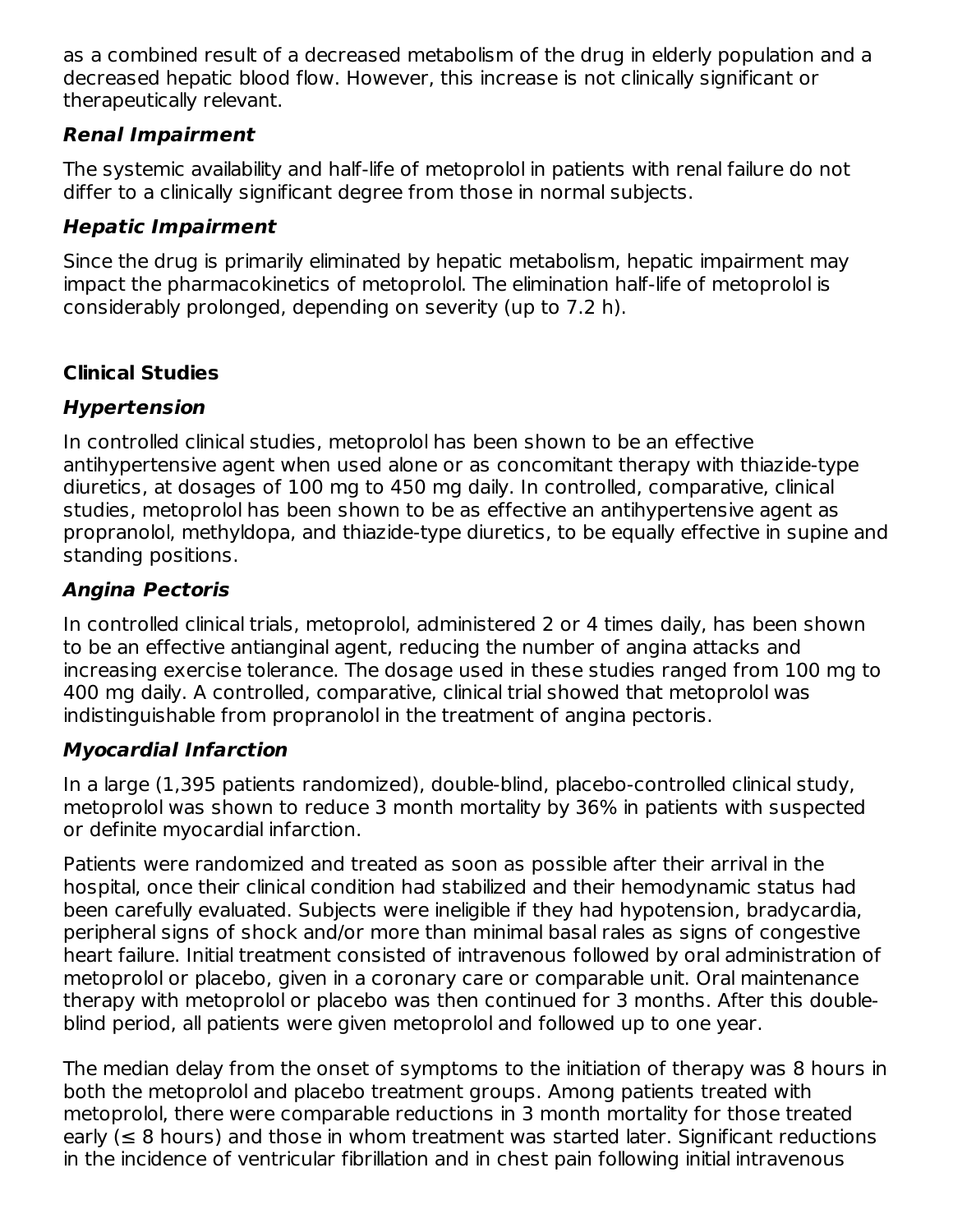therapy were also observed with metoprolol and were independent of the interval between onset of symptoms and initiation of therapy.

In this study, patients treated with metoprolol received the drug both very early (intravenously) and during a subsequent 3 month period, while placebo patients received no beta-blocker treatment for this period. The study thus was able to show a benefit from the overall metoprolol regimen but cannot separate the benefit of very early intravenous treatment from the benefit of later beta-blocker therapy. Nonetheless, because the overall regimen showed a clear beneficial effect on survival without evidence of an early adverse effect on survival, one acceptable dosage regimen is the precise regimen used in the trial. Because the specific benefit of very early treatment remains to be defined however, it is also reasonable to administer the drug orally to patients at a later time as is recommended for certain other beta-blockers.

### **INDICATIONS AND USAGE**

### **Hypertension**

Metoprolol tartrate tablets are indicated for the treatment of hypertension. They may be used alone or in combination with other antihypertensive agents.

### **Angina Pectoris**

Metoprolol tartrate tablets are indicated in the long-term treatment of angina pectoris.

#### **Myocardial Infarction**

Metoprolol tartrate tablets are indicated in the treatment of hemodynamically stable patients with definite or suspected acute myocardial infarction to reduce cardiovascular mortality when used alone or in conjunction with intravenous metoprolol. Oral Metoprolol tartrate tablets therapy can be initiated after intravenous metoprolol therapy or, alternatively, oral treatment can begin within 3 to 10 days of the acute event. (See DOSAGE AND ADMINISTRATION, CONTRAINDICATIONS, and WARNINGS).

### **CONTRAINDICATIONS**

#### **Hypertension and Angina**

Metoprolol tartrate tablets are contraindicated in sinus bradycardia, heart block greater than first degree, cardiogenic shock, and overt cardiac failure (see WARNINGS).

Hypersensitivity to metoprolol and related derivatives, or to any of the excipients; hypersensitivity to other beta-blockers (cross-sensitivity between beta-blockers can occur).

Sick-sinus syndrome. Severe peripheral arterial circulatory disorders.

#### **Myocardial Infarction**

Metoprolol is contraindicated in patients with a heart rate < 45 beats/min; second- and third-degree heart block; significant first-degree heart block (P-R interval  $\geq 0.24$  sec); systolic blood pressure < 100 mmHg; or moderate to severe cardiac failure (see WARNINGS).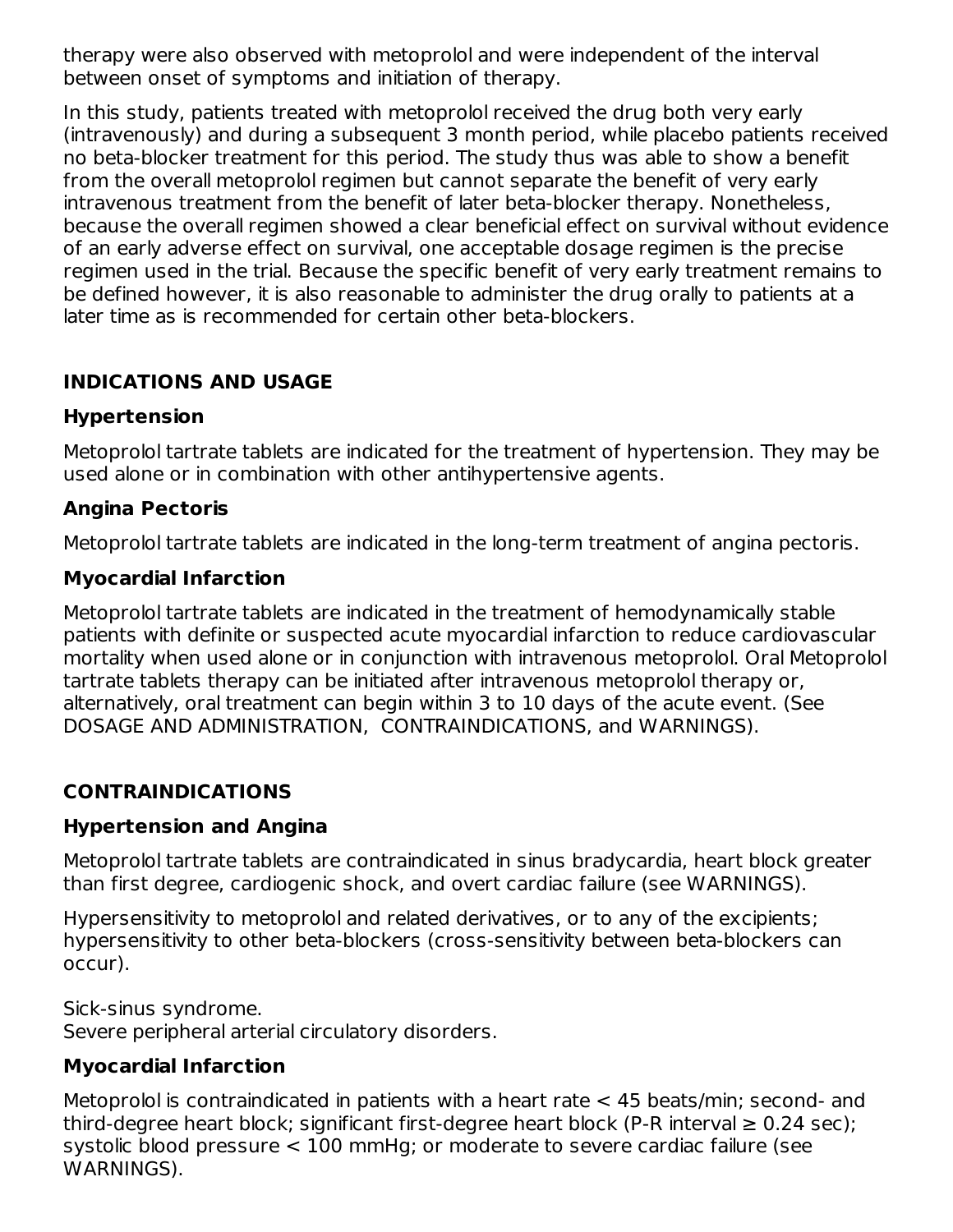### **WARNINGS**

#### **Heart Failure**

Beta-blockers, like metoprolol, can cause depression of myocardial contractility and may precipitate heart failure and cardiogenic shock. If signs or symptoms of heart failure develop, treat the patient according to recommended guidelines. It may be necessary to lower the dose of metoprolol or to discontinue it.

### **Ischemic Heart Disease**

Do not abruptly discontinue metoprolol therapy in patients with coronary artery disease. Severe exacerbation of angina, myocardial infarction and ventricular arrhythmias have been reported in patients with coronary artery disease following the abrupt discontinuation of therapy with beta-blockers. When discontinuing chronically administered metoprolol, particularly in patients with coronary artery disease, the dosage should be gradually reduced over a period of 1 to 2 weeks and the patient should be carefully monitored. If angina markedly worsens or acute coronary insufficiency develops, metoprolol administration should be reinstated promptly, at least temporarily, and other measures appropriate for the management of unstable angina should be taken. Patients should be warned against interruption or discontinuation of therapy without the physician's advice. Because coronary artery disease is common and may be unrecognized, it may be prudent not to discontinue metoprolol therapy abruptly even in patients treated only for hypertension.

### **Use During Major Surgery**

Chronically administered beta-blocking therapy should not be routinely withdrawn prior to major surgery; however, the impaired ability of the heart to respond to reflex adrenergic stimuli may augment the risks of general anesthesia and surgical procedures.

#### **Bradycardia**

Bradycardia, including sinus pause, heart block, and cardiac arrest have occurred with the use of metoprolol. Patients with first-degree atrioventricular block, sinus node dysfunction or conduction disorders may be at increased risk. Monitor heart rate and rhythm in patients receiving metoprolol. If severe bradycardia develops, reduce or stop metoprolol.

#### **Exacerbation of Bronchospastic Disease**

Patients with bronchospastic disease, should, in general, not receive beta-blockers, including metoprolol. Because of its relative beta  $_1$  selectivity, however, metoprolol may be used in patients with bronchospastic disease who do not respond to, or cannot tolerate, other antihypertensive treatment. Because beta  $_1$  selectivity is not absolute use the lowest possible dose of metoprolol and consider administering metoprolol in smaller doses 3 times daily, instead of larger doses 2 times daily, to avoid the higher plasma levels associated with the longer dosing interval (see DOSAGE AND ADMINISTRATION). Bronchodilators, including beta  $_2$  agonists, should be readily available or administered concomitantly.

### **Diabetes and Hypoglycemia**

Beta-blockers may mask tachycardia occurring with hypoglycemia, but other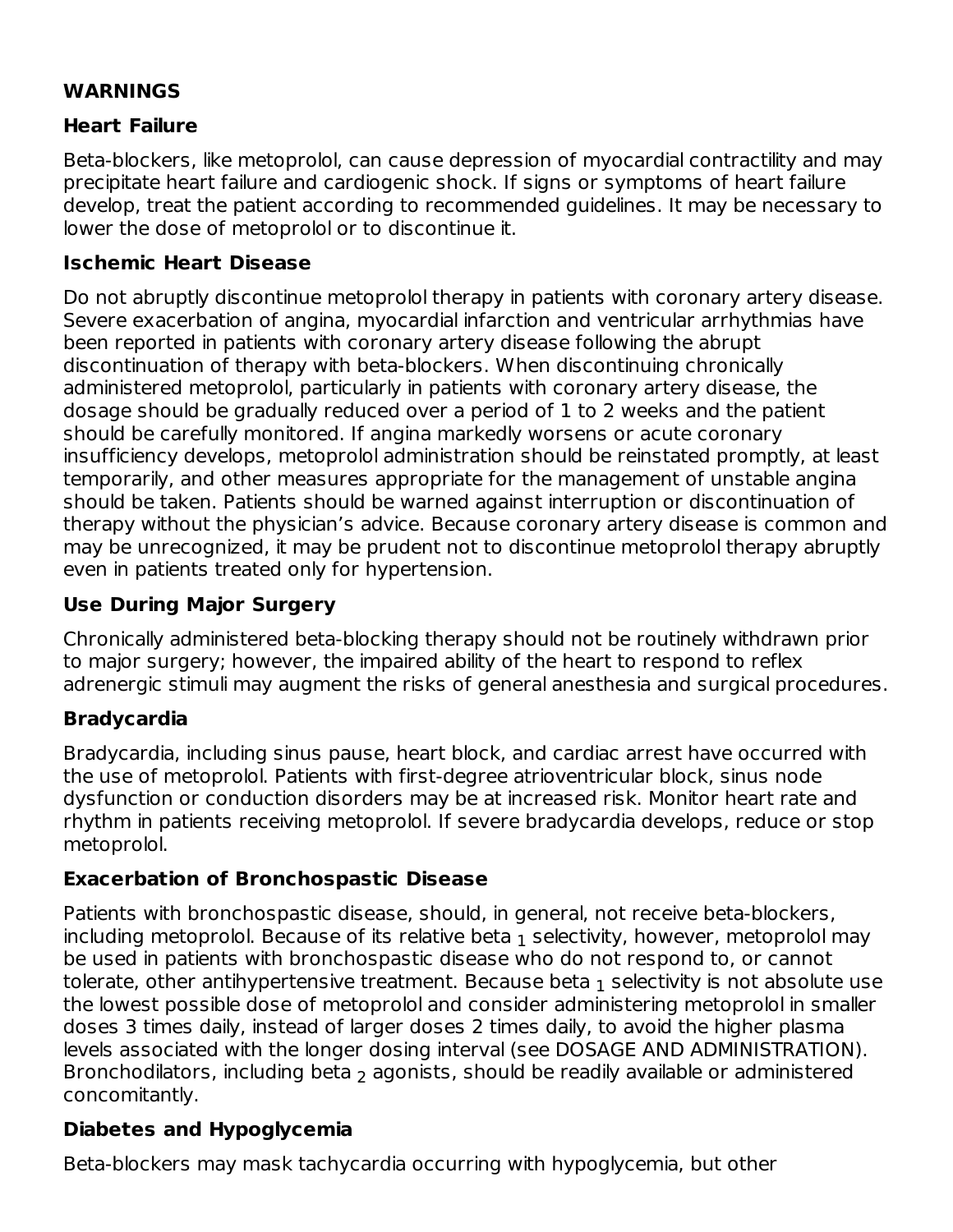manifestations such as dizziness and sweating may not be significantly affected.

## **Pheochromocytoma**

If metoprolol is used in the setting of pheochromocytoma, it should be given in combination with an alpha-blocker, and only after the alpha-blocker has been initiated. Administration of beta-blockers alone in the setting of pheochromocytoma has been associated with a paradoxical increase in blood pressure due to the attenuation of betamediated vasodilatation in skeletal muscle.

## **Thyrotoxicosis**

Metoprolol may mask certain clinical signs (e.g., tachycardia) of hyperthyroidism. Avoid abrupt withdrawal of beta-blockade, which might precipitate a thyroid storm.

## **PRECAUTIONS**

## **Risk of Anaphylactic Reactions**

While taking beta-blockers, patients with a history of severe anaphylactic reaction to a variety of allergens may be more reactive to repeated challenge, either accidental, diagnostic or therapeutic. Such patients may be unresponsive to the usual doses of epinephrine used to treat allergic reaction.

## **Information for Patients**

Advise patients to take metoprolol regularly and continuously, as directed, with or immediately following meals. If a dose should be missed, the patient should take only the next scheduled dose (without doubling it). Patients should not discontinue metoprolol without consulting the physician.

Advise patients (1) to avoid operating automobiles and machinery or engaging in other tasks requiring alertness until the patient's response to therapy with metoprolol has been determined; (2) to contact the physician if any difficulty in breathing occurs; (3) to inform the physician or dentist before any type of surgery that he or she is taking metoprolol.

## **Drug Interactions**

## **Catecholamine-Depleting Drugs**

Catecholamine-depleting drugs (e.g., reserpine) may have an additive effect when given with beta-blocking agents or monoamine oxidase (MAO) inhibitors. Observe patients treated with metoprolol plus a catecholamine depletor for evidence of hypotension or marked bradycardia, which may produce vertigo, syncope, or postural hypotension. In addition, possibly significant hypertension may theoretically occur up to 14 days following discontinuation of the concomitant administration with an irreversible MAO inhibitor.

## **Digitalis Glycosides and Beta-Blockers**

Both digitalis glycosides and beta-blockers slow atrioventricular conduction and decrease heart rate. Concomitant use can increase the risk of bradycardia. Monitor heart rate and PR interval.

## **Calcium Channel Blockers**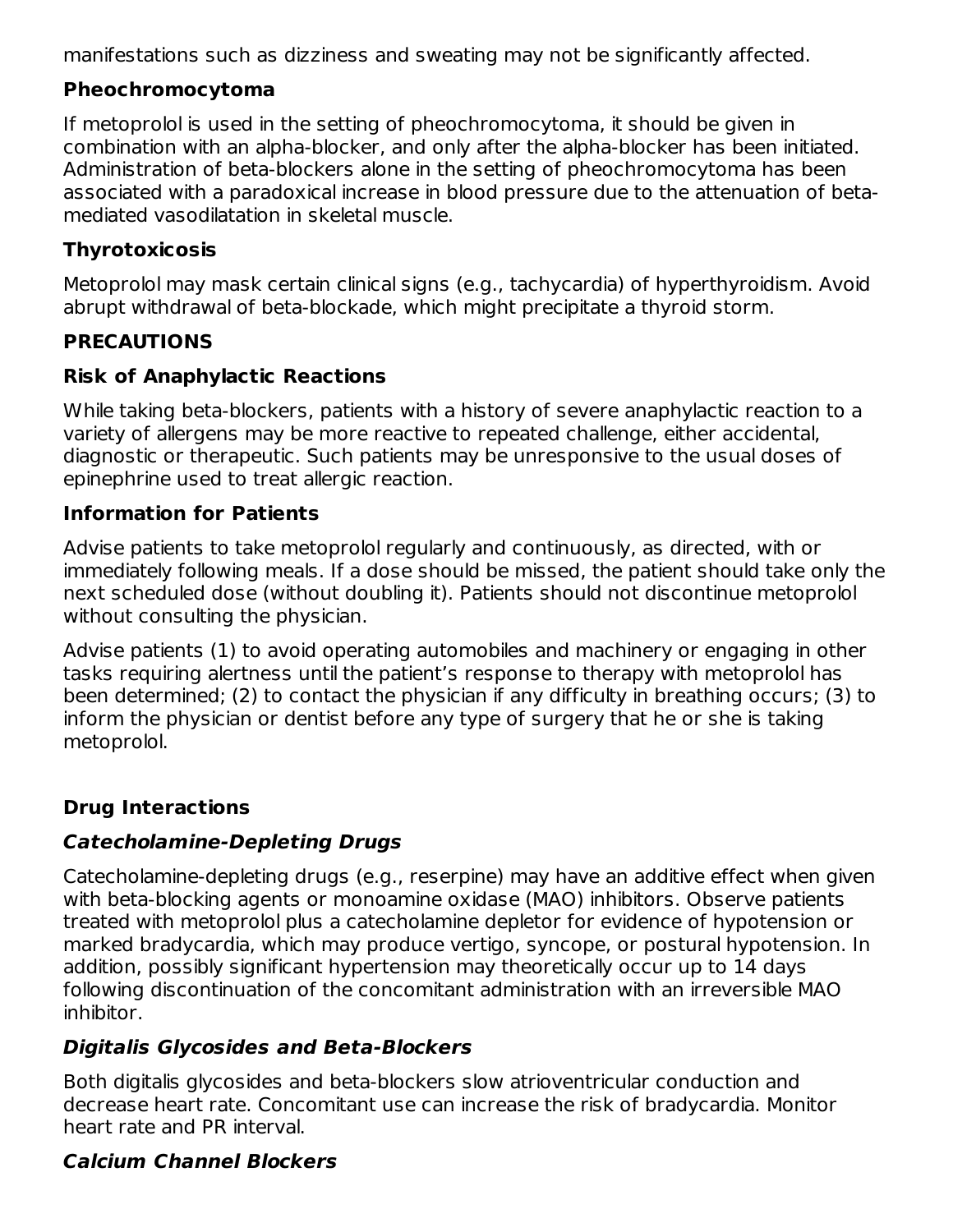Concomitant administration of a beta-adrenergic antagonist with a calcium channel blocker may produce an additive reduction in myocardial contractility because of negative chronotropic and inotropic effects.

## **CYP2D6 Inhibitors**

Potent inhibitors of the CYP2D6 enzyme may increase the plasma concentration of metoprolol which would mimic the pharmacokinetics of CYP2D6 poor metabolizer (see CLINICAL PHARMACOLOGY: Pharmacokinetics). Increase in plasma concentrations of metoprolol would decrease the cardioselectivity of metoprolol. Known clinically significant potent inhibitors of CYP2D6 are antidepressants such as fluvoxamine, fluoxetine, paroxetine, sertraline, bupropion, clomipramine and desipramine; antipsychotics such as chlorpromazine, fluphenazine, haloperidol and thioridazine; antiarrhythmics such as quinidine or propafenone; antiretrovirals such as ritonavir; antihistamines such as diphenhydramine; antimalarials such as hydroxychloroquine or quinidine; antifungals such as terbinafine.

## **Hydralazine**

Concomitant administration of hydralazine may inhibit presystemic metabolism of metoprolol leading to increased concentrations of metoprolol.

## **Alpha-Adrenergic Agents**

Antihypertensive effect of alpha-adrenergic blockers such as guanethidine, betanidine, reserpine, alpha-methyldopa or clonidine may be potentiated by beta-blockers including metoprolol. Beta- adrenergic blockers may also potentiate the postural hypotensive effect of the first dose of prazosin, probably by preventing reflex tachycardia. On the contrary, beta-adrenergic blockers may also potentiate the hypertensive response to withdrawal of clonidine in patients receiving concomitant clonidine and beta-adrenergic blocker. If a patient is treated with clonidine and metoprolol concurrently, and clonidine treatment is to be discontinued, stop metoprolol several days before clonidine is withdrawn. Rebound hypertension that can follow withdrawal of clonidine may be increased in patients receiving concurrent beta-blocker treatment.

# **Ergot Alkaloid**

Concomitant administration with beta-blockers may enhance the vasoconstrictive action of ergot alkaloids.

# **Dipyridamole**

In general, administration of a beta-blocker should be withheld before dipyridamole testing, with careful monitoring of heart rate following the dipyridamole injection.

## **Carcinogenesis, Mutagenesis, Impairment of Fertility**

Long-term studies in animals have been conducted to evaluate carcinogenic potential. In a 2-year study in rats at three oral dosage levels of up to 800 mg/kg per day, there was no increase in the development of spontaneously occurring benign or malignant neoplasms of any type. The only histologic changes that appeared to be drug-related were an increased incidence of generally mild focal accumulation of foamy macrophages in pulmonary alveoli and a slight increase in biliary hyperplasia. In a 21-month study in Swiss albino mice at three oral dosage levels of up to 750 mg/kg per day, benign lung tumors (small adenomas) occurred more frequently in female mice receiving the highest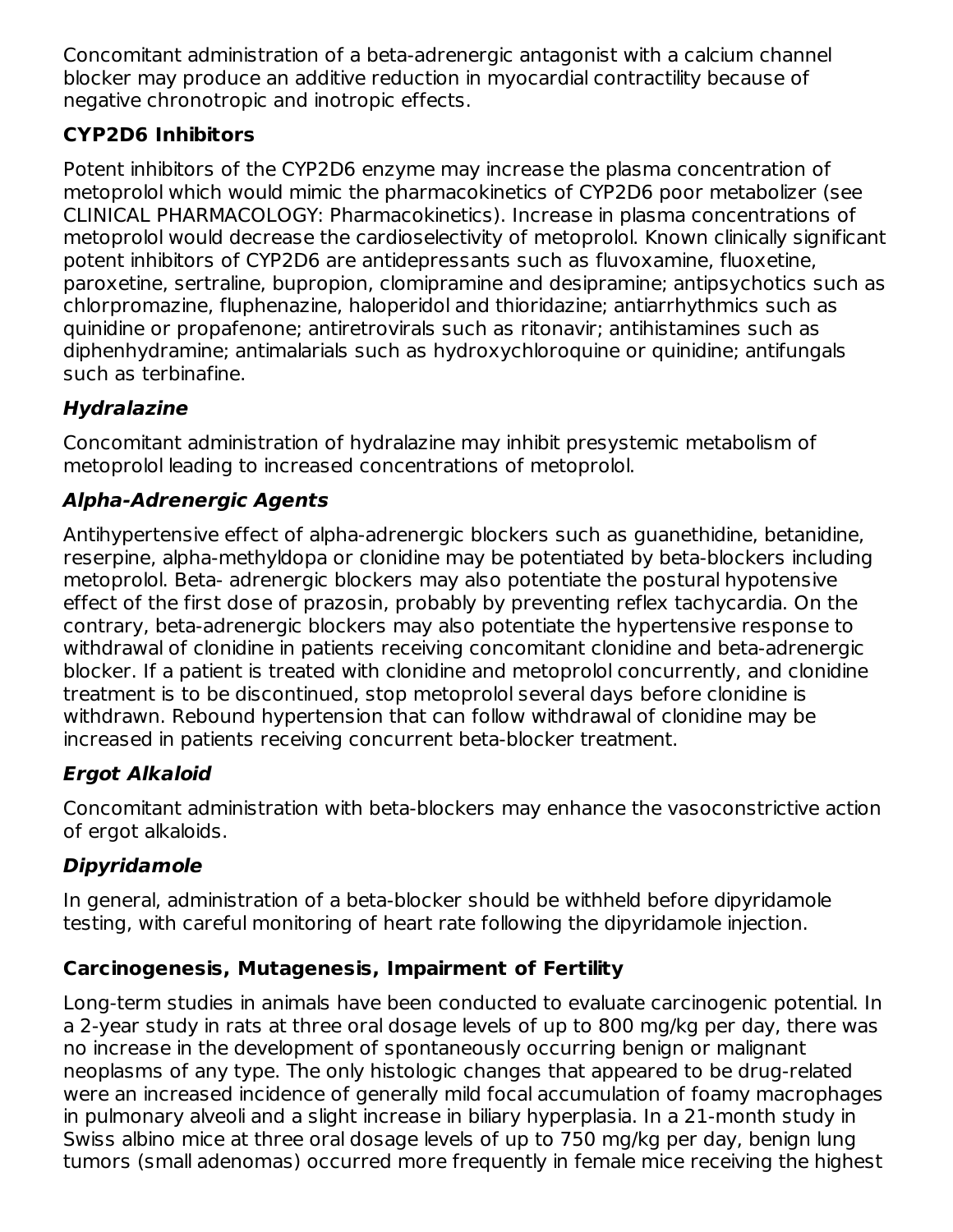dose than in untreated control animals. There was no increase in malignant or total (benign plus malignant) lung tumors, or in the overall incidence of tumors or malignant tumors. This 21-month study was repeated in CD-1 mice, and no statistically or biologically significant differences were observed between treated and control mice of either sex for any type of tumor.

All mutagenicity tests performed (a dominant lethal study in mice, chromosome studies in somatic cells, a Salmonella/mammalian-microsome mutagenicity test, and a nucleus anomaly test in somatic interphase nuclei) were negative.

Reproduction toxicity studies in mice, rats and rabbits did not indicate teratogenic potential for metoprolol tartrate. Embryotoxicity and/or fetotoxicity in rats and rabbits were noted starting at doses of 50 mg/kg in rats and 25 mg/kg in rabbits, as demonstrated by increases in preimplantation loss, decreases in the number of viable fetuses per dose, and/or decreases in neonatal survival. High doses were associated with some maternal toxicity, and growth delay of the offspring in *utero*, which was reflected in minimally lower weights at birth. The oral NOAELs for embryo-fetal development in mice, rats, and rabbits were considered to be 25, 200, and 12.5 mg/kg. This corresponds to dose levels that are approximately 0.3 times, 4 times, and 0.5 times, respectively, when based on surface area, the maximum human oral dose (8 mg/kg/day) of metoprolol tartrate. Metoprolol tartrate has been associated with reversible adverse effects on spermatogenesis starting at oral dose levels of 3.5 mg/kg in rats (a dose that is only 0.1 times the human dose, when based on surface area), although other studies have shown no effect of metoprolol tartrate on reproductive performance in male rats.

## **Pregnancy**

## **Pregnancy Category C**

Upon confirming the diagnosis of pregnancy, women should immediately inform their doctor. Metoprolol has been shown to increase postimplantation loss and decrease neonatal survival in rats at doses up to 11 times the maximum daily human dose of 450 mg, when based on surface area. Distribution studies in mice confirm exposure of the fetus when metoprolol is administered to the pregnant animal. These limited animal studies do not indicate direct or indirect harmful effects with respect to teratogenicity (see PRECAUTIONS: Carcinogenesis, Mutagenesis, Impairment of Fertility).

There are no adequate and well controlled studies in pregnant women. The amount of data on the use of metoprolol in pregnant women is limited. The risk to the fetus/mother is unknown. Because animal reproduction studies are not always predictive of human response, this drug should be used during pregnancy only if clearly needed.

#### **Nursing Mothers**

Metoprolol is excreted in breast milk in a very small quantity. An infant consuming one liter of breast milk daily would receive a dose of less than 1 mg of the drug.

#### **Fertility**

The effects of metoprolol on the fertility of human have not been studied. Metoprolol showed effects on spermatogenesis in male rats at a therapeutic dose level, but had no effect on rates of conception at higher doses in animal fertility studies (see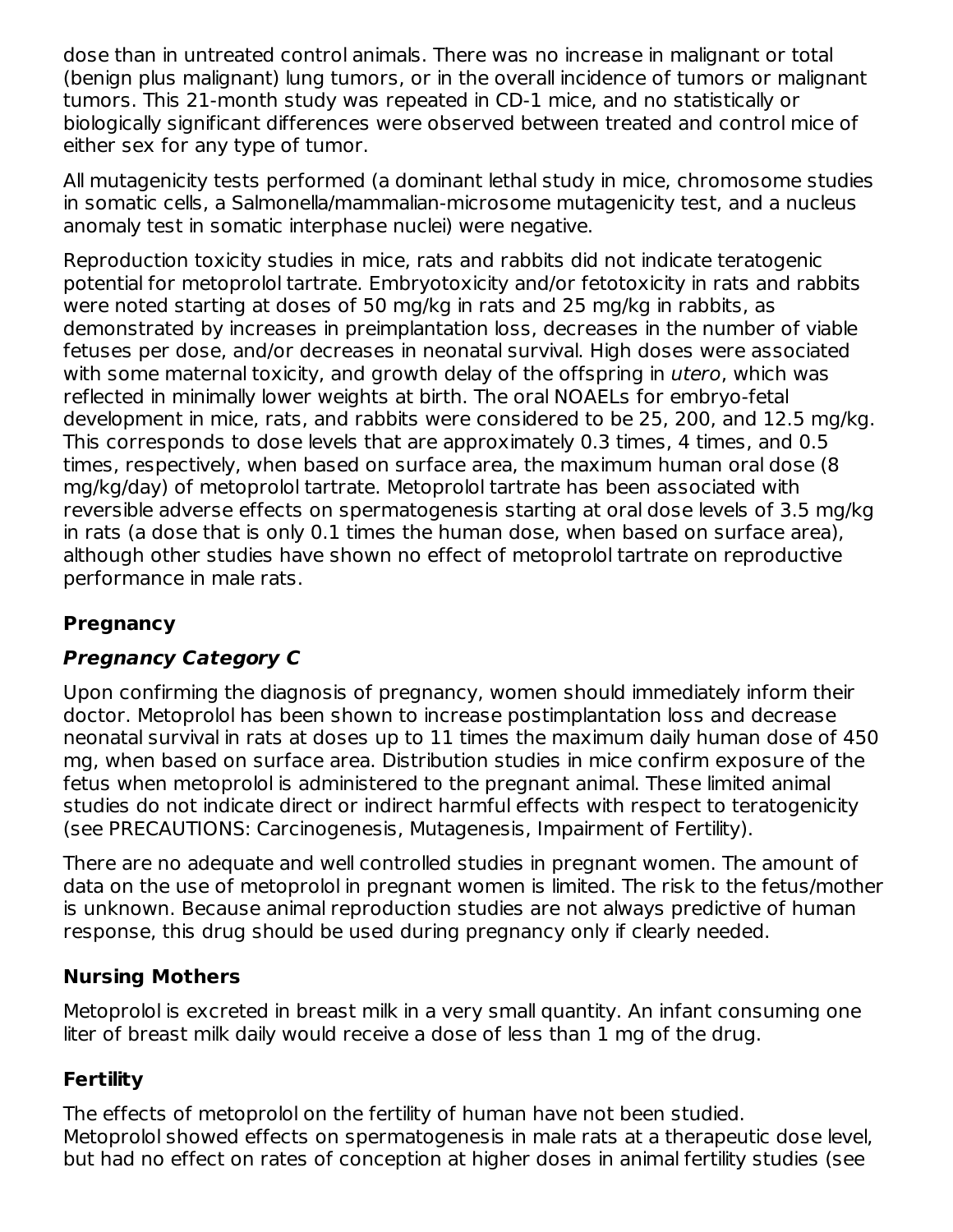PRECAUTIONS: Carcinogenesis, Mutagenesis, Impairment of Fertility).

## **Pediatric Use**

Safety and effectiveness in pediatric patients have not been established.

### **Geriatric Use**

Clinical trials of metoprolol in hypertension did not include sufficient numbers of elderly patients to determine whether patients over 65 years of age differ from younger subjects in their response to metoprolol. Other reported clinical experience in elderly hypertensive patients has not identified any difference in response from younger patients.

In worldwide clinical trials of metoprolol in myocardial infarction, where approximately 478 patients were over 65 years of age (0 over 75 years of age), no age related differences in safety and effectiveness were found. Other reported clinical experience in myocardial infarction has not identified differences in response between the elderly and younger patients. However, greater sensitivity of some elderly individuals taking metoprolol cannot be categorically ruled out. Therefore, in general, it is recommended that dosing proceed with caution in this population.

## **ADVERSE REACTIONS**

### **Hypertension and Angina**

Most adverse effects have been mild and transient.

### **Central Nervous System**

Tiredness and dizziness have occurred in about 10 of 100 patients. Depression has been reported in about 5 of 100 patients. Mental confusion and short-term memory loss have been reported. Headache, nightmares, and insomnia have also been reported.

### **Cardiovascular**

Shortness of breath and bradycardia have occurred in approximately 3 of 100 patients. Cold extremities; arterial insufficiency, usually of the Raynaud type; palpitations; congestive heart failure; peripheral edema; and hypotension have been reported in about 1 of 100 patients. Gangrene in patients with preexisting severe peripheral circulatory disorders has also been reported very rarely (see CONTRAINDICATIONS, WARNINGS, and PRECAUTIONS).

### **Respiratory**

Wheezing (bronchospasm) and dyspnea have been reported in about 1 of 100 patients (see WARNINGS). Rhinitis has also been reported.

### **Gastrointestinal**

Diarrhea has occurred in about 5 of 100 patients. Nausea, dry mouth, gastric pain, constipation, flatulence, and heartburn have been reported in about 1 of 100 patients. Vomiting was a common occurrence. Post-marketing experience reveals very rare reports of hepatitis, jaundice and nonspecific hepatic dysfunction. Isolated cases of transaminase, alkaline phosphatase, and lactic dehydrogenase elevations have also been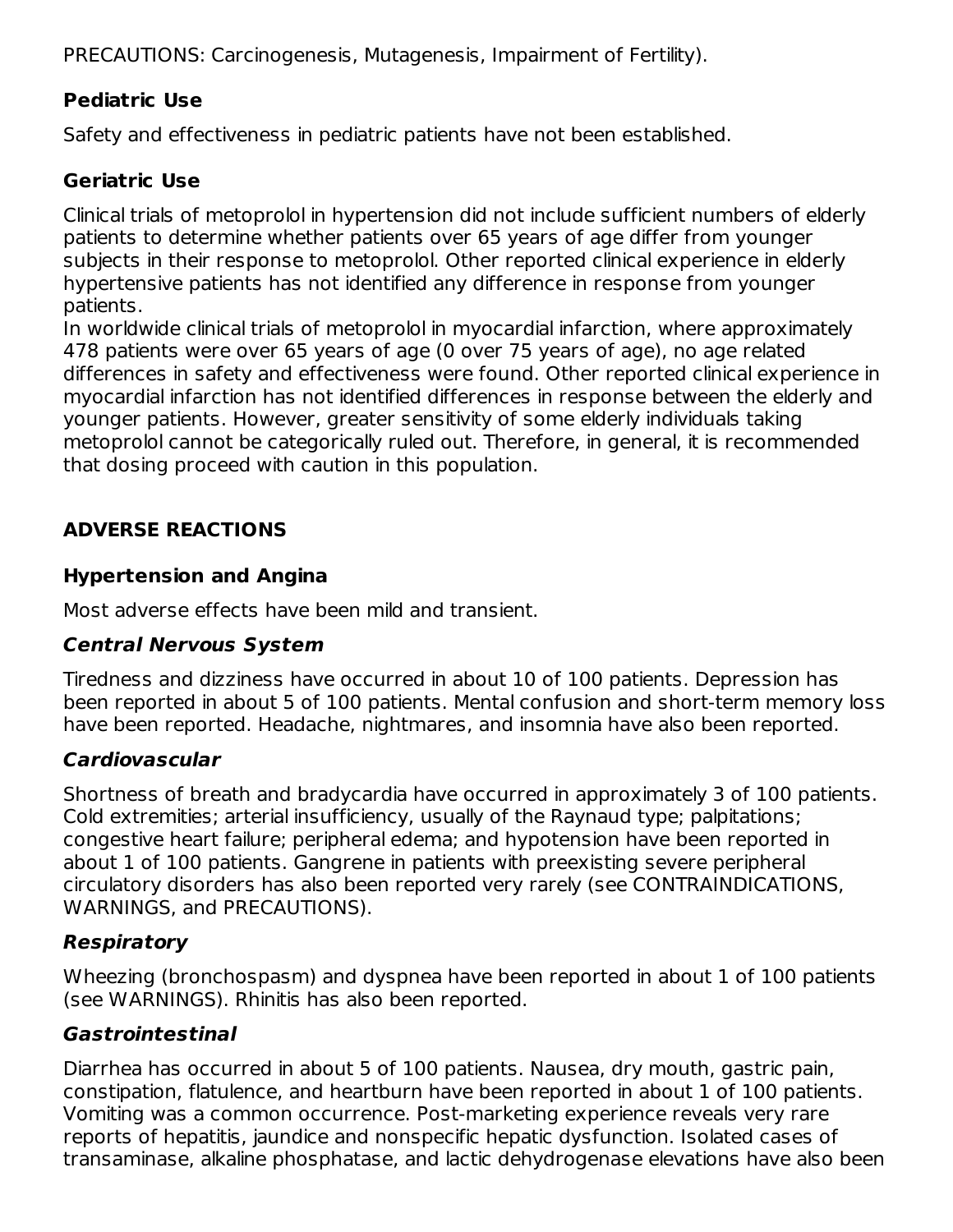reported.

### **Hypersensitive Reactions**

Pruritus or rash have occurred in about 5 of 100 patients. Very rarely, photosensitivity and worsening of psoriasis has been reported.

### **Miscellaneous**

Peyronie's disease has been reported in fewer than 1 of 100,000 patients. Musculoskeletal pain, blurred vision, and tinnitus have also been reported.

There have been rare reports of reversible alopecia, agranulocytosis, and dry eyes. Discontinuation of the drug should be considered if any such reaction is not otherwise explicable. There have been very rare reports of weight gain, arthritis, and retroperitoneal fibrosis (relationship to metoprolol has not been definitely established).

The oculomucocutaneous syndrome associated with the beta-blocker practolol has not been reported with metoprolol.

### **Myocardial Infarction**

#### **Central Nervous System**

Tiredness has been reported in about 1 of 100 patients. Vertigo, sleep disturbances, hallucinations, headache, dizziness, visual disturbances, confusion, and reduced libido have also been reported, but a drug relationship is not clear.

#### **Cardiovascular**

In the randomized comparison of metoprolol and placebo described in the CLINICAL PHARMACOLOGYsection, the following adverse reactions were reported:

|                                                       | <b>Metoprolol Tartrate Tablets</b> | Placebo |
|-------------------------------------------------------|------------------------------------|---------|
| Hypotension (systolic BP $\lt$<br>$90 \text{ mm}$ Hg) | 27.4%                              | 23.2%   |
| Bradycardia (heart rate $<$ 40<br>beats/min)          | 15.9%                              | 6.7%    |
| Second- or third-degree<br>heart block                | 4.7%                               | 4.7%    |
| First-degree heart block (P-R)<br>$\geq 0.26$ sec)    | 5.3%                               | 1.9%    |
| Heart failure                                         | 27.5%                              | 29.6%   |

## **Respiratory**

Dyspnea of pulmonary origin has been reported in fewer than 1 of 100 patients.

### **Gastrointestinal**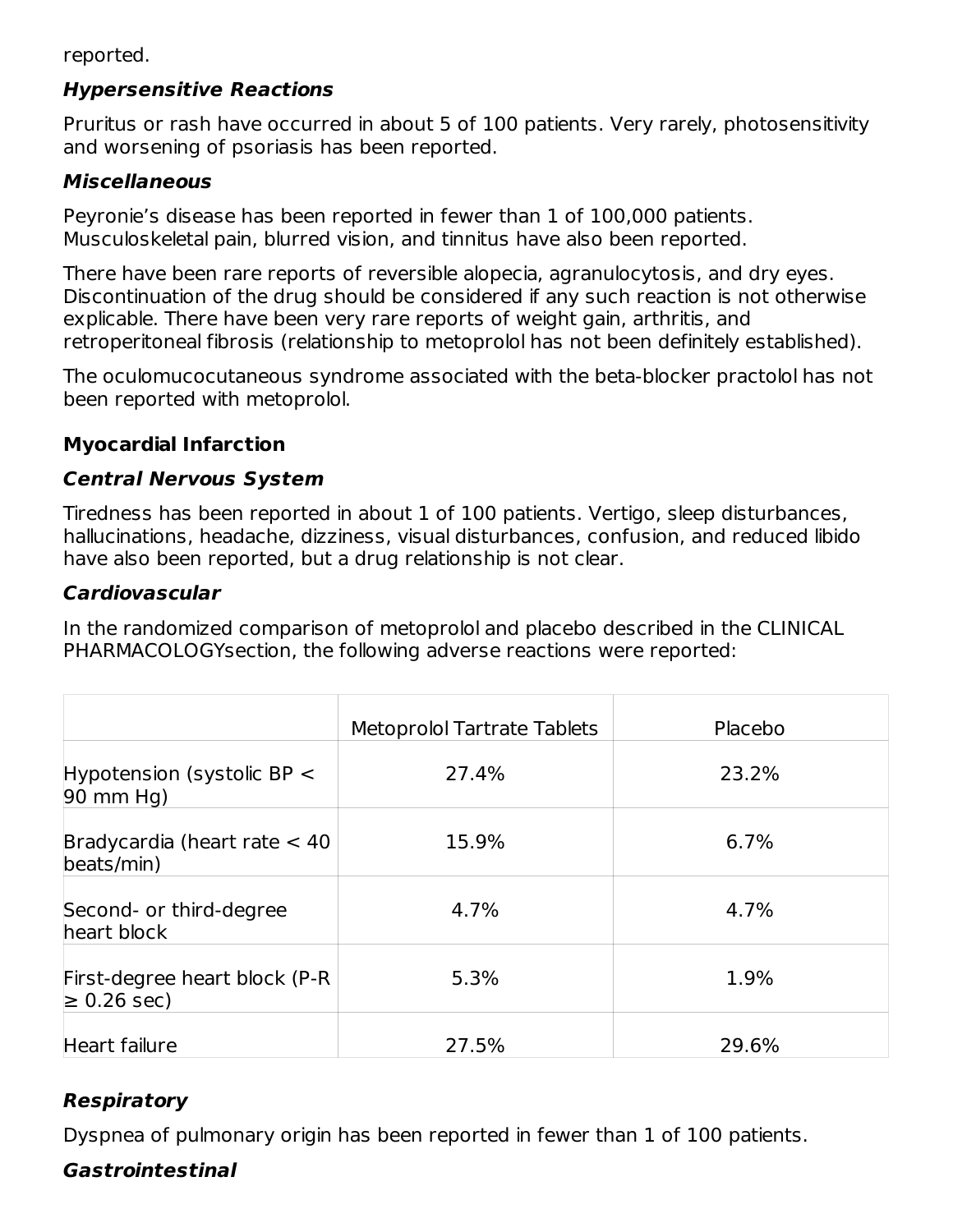Nausea and abdominal pain have been reported in fewer than 1 of 100 patients.

### **Dermatologic**

Rash and worsened psoriasis have been reported, but a drug relationship is not clear.

#### **Miscellaneous**

Unstable diabetes and claudication have been reported, but a drug relationship is not clear.

#### **Potential Adverse Reactions**

A variety of adverse reactions not listed above have been reported with other betaadrenergic blocking agents and should be considered potential adverse reactions to metoprolol.

#### **Central Nervous System**

Reversible mental depression progressing to catatonia; an acute reversible syndrome characterized by disorientation for time and place, short-term memory loss, emotional lability, slightly clouded sensorium, and decreased performance on neuropsychometrics.

#### **Cardiovascular**

Intensification of AV block (see CONTRAINDICATIONS).

#### **Hematologic**

Agranulocytosis, nonthrombocytopenic purpura and thrombocytopenic purpura.

#### **Hypersensitive Reactions**

Fever combined with aching and sore throat, laryngospasm and respiratory distress.

#### **Post-Marketing Experience**

The following adverse reactions have been reported during post-approval use of metoprolol: confusional state, an increase in blood triglycerides and a decrease in High Density Lipoprotein (HDL). Because these reports are from a population of uncertain size and are subject to confounding factors, it is not possible to reliably estimate their frequency.

#### **OVERDOSAGE**

#### **Acute Toxicity**

Several cases of overdosage have been reported, some leading to death. Oral LD <sub>50</sub>'s (mg/kg): mice, 1,158 to 2,460; rats, 3,090 to 4,670.

#### **Signs and Symptoms**

Potential signs and symptoms associated with overdosage with metoprolol are bradycardia, hypotension, bronchospasm, myocardial infarction, cardiac failure and death.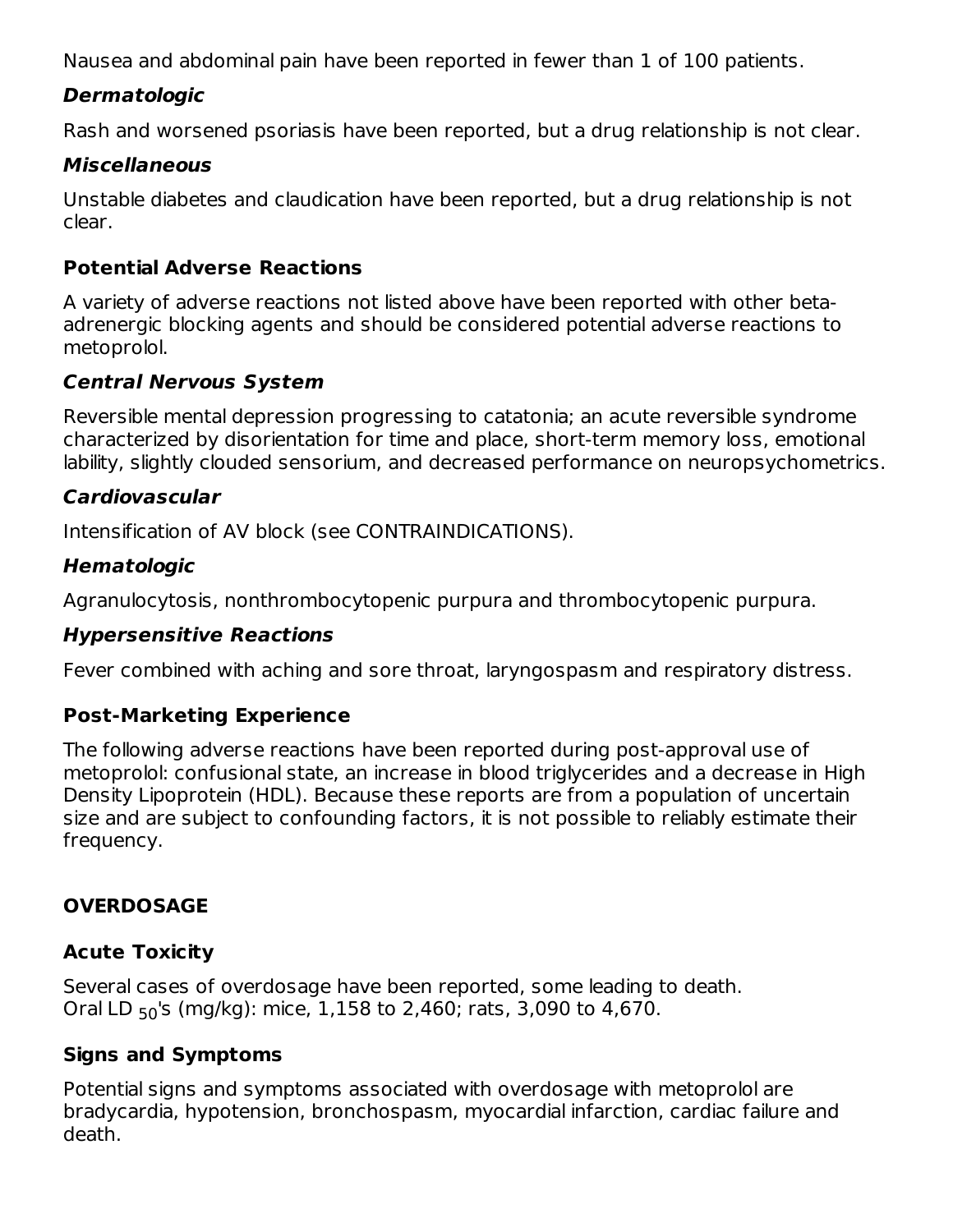#### **Management**

There is no specific antidote.

In general, patients with acute or recent myocardial infarction may be more hemodynamically unstable than other patients and should be treated accordingly (see WARNINGS: Myocardial Infarction).

On the basis of the pharmacologic actions of metoprolol, the following general measures should be employed:

#### **Elimination of the Drug**

Gastric lavage should be performed.

Other clinical manifestations of overdose should be managed symptomatically based on modern methods of intensive care.

### **Hypotension**

Administer a vasopressor, e.g., norepinephrine or dopamine.

### **Bronchospasm**

Administer a beta  $_2$ -stimulating agent and/or a theophylline derivative.

## **Cardiac Failure**

Administer digitalis glycoside and diuretic. In shock resulting from inadequate cardiac contractility, consider administration of dobutamine, isoproterenol or glucagon.

## **DOSAGE AND ADMINISTRATION**

### **Hypertension**

Individualize the dosage of metoprolol tartrate tablets. Metoprolol tartrate tablets should be taken with or immediately following meals.

The usual initial dosage of metoprolol tartrate tablets is 100 mg daily in single or divided doses, whether used alone or added to a diuretic. Increase the dosage at weekly (or longer) intervals until optimum blood pressure reduction is achieved. In general, the maximum effect of any given dosage level will be apparent after one week of therapy. The effective dosage range of metoprolol tartrate tablets is 100 mg per day to 450 mg per day. Dosages above 450 mg per day have not been studied. While once daily dosing is effective and can maintain a reduction in blood pressure throughout the day, lower doses (especially 100 mg) may not maintain a full effect at the end of the 24-hour period, and larger or more frequent daily doses may be required. This can be evaluated by measuring blood pressure near the end of the dosing interval to determine whether satisfactory control is being maintained throughout the day. Beta  $_{\rm 1}$  selectivity diminishes as the dose of Metoprolol is increased.

## **Angina Pectoris**

The dosage of metoprolol tartrate tablets should be individualized. Metoprolol tartrate tablets should be taken with or immediately following meals.

The usual initial dosage of metoprolol tartrate tablets is 100 mg daily, given in two divided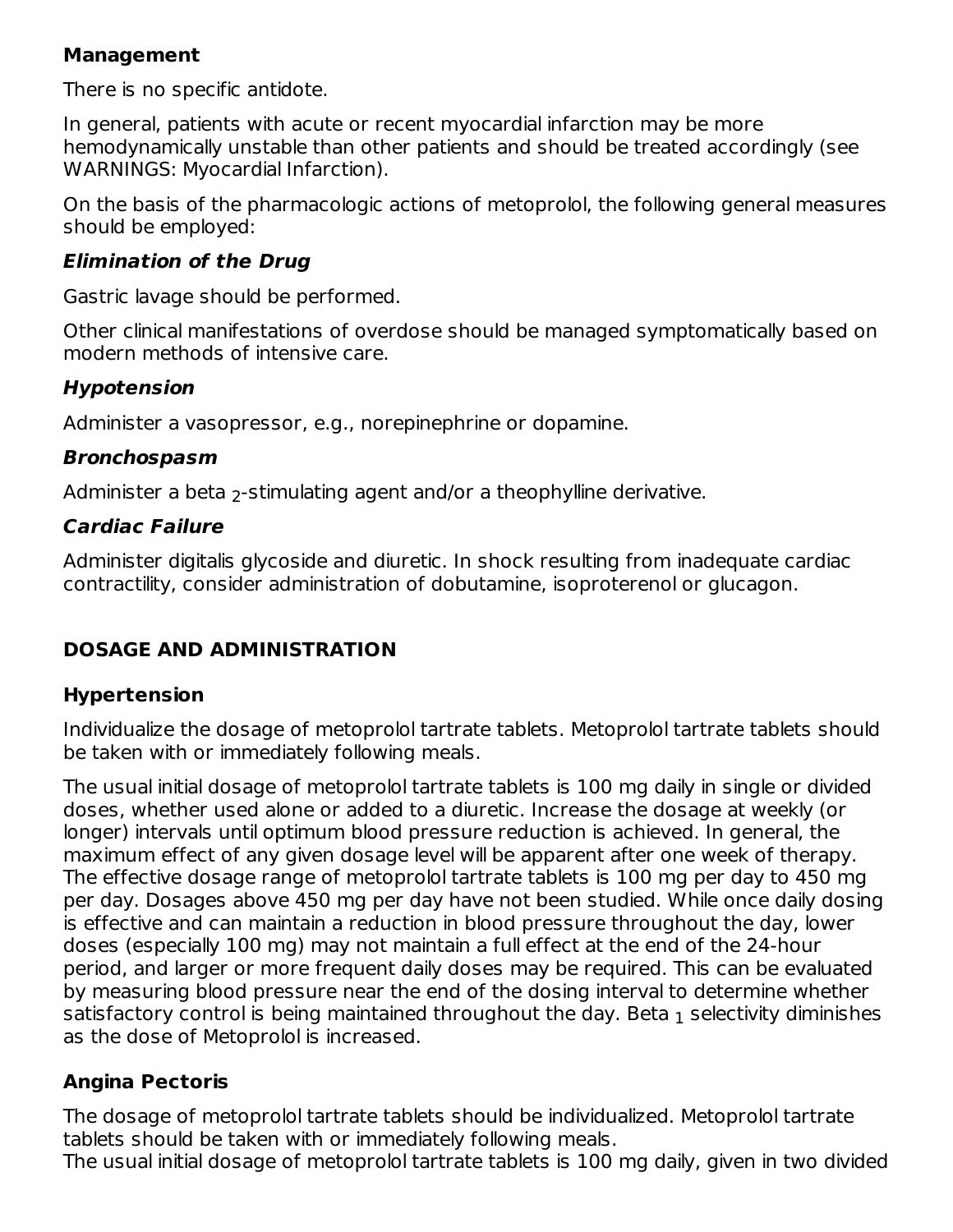doses. Gradually increase the dosage at weekly intervals until optimum clinical response has been obtained or there is pronounced slowing of the heart rate. The effective dosage range of metoprolol tartrate tablets is 100 mg per day to 450 mg per day. Dosages above 400 mg per day have not been studied. If treatment is to be discontinued, gradually decrease the dosage over a period of 1 to 2 weeks (see WARNINGS).

## **Myocardial Infarction**

## **Early Treatment**

During the early phase of definite or suspected acute myocardial infarction, initiate treatment with metoprolol tartrate tablets as soon as possible after the patient's arrival in the hospital. Such treatment should be initiated in a coronary care or similar unit immediately after the patient's hemodynamic condition has stabilized.

Begin treatment in this early phase with the intravenous administration of three bolus injections of 5 mg of metoprolol tartrate each; give the injections at approximately 2 minute intervals. During the intravenous administration of metoprolol, monitor blood pressure, heart rate, and electrocardiogram.

In patients who tolerate the full intravenous dose (15 mg), initiate metoprolol tartrate tablets, 50 mg every 6 hours, 15 minutes after the last intravenous dose and continue for 48 hours. Thereafter, the maintenance dosage is 100 mg twice daily (see Late Treatment below).

Start patients who appear not to tolerate the full intravenous dose on metoprolol tartrate tablets either 25 mg or 50 mg every 6 hours (depending on the degree of intolerance) 15 minutes after the last intravenous dose or as soon as their clinical condition allows. In patients with severe intolerance, discontinue metoprolol tartrate tablets (see WARNINGS).

## **Late Treatment**

Start patients with contraindications to treatment during the early phase of suspected or definite myocardial infarction, patients who appear not to tolerate the full early treatment, and patients in whom the physician wishes to delay therapy for any other reason on metoprolol tartrate tablets, 100 mg twice daily, as soon as their clinical condition allows. Continue therapy for at least 3 months. Although the efficacy of metoprolol beyond 3 months has not been conclusively established, data from studies with other beta-blockers suggest that treatment should be continued for 1 to 3 years.

## **Special Populations**

## **Pediatric Patients**

No pediatric studies have been performed. The safety and efficacy of metoprolol in pediatric patients have not been established.

# **Renal Impairment**

No dose adjustment of metoprolol tartrate tablets is required in patients with renal impairment.

## **Hepatic Impairment**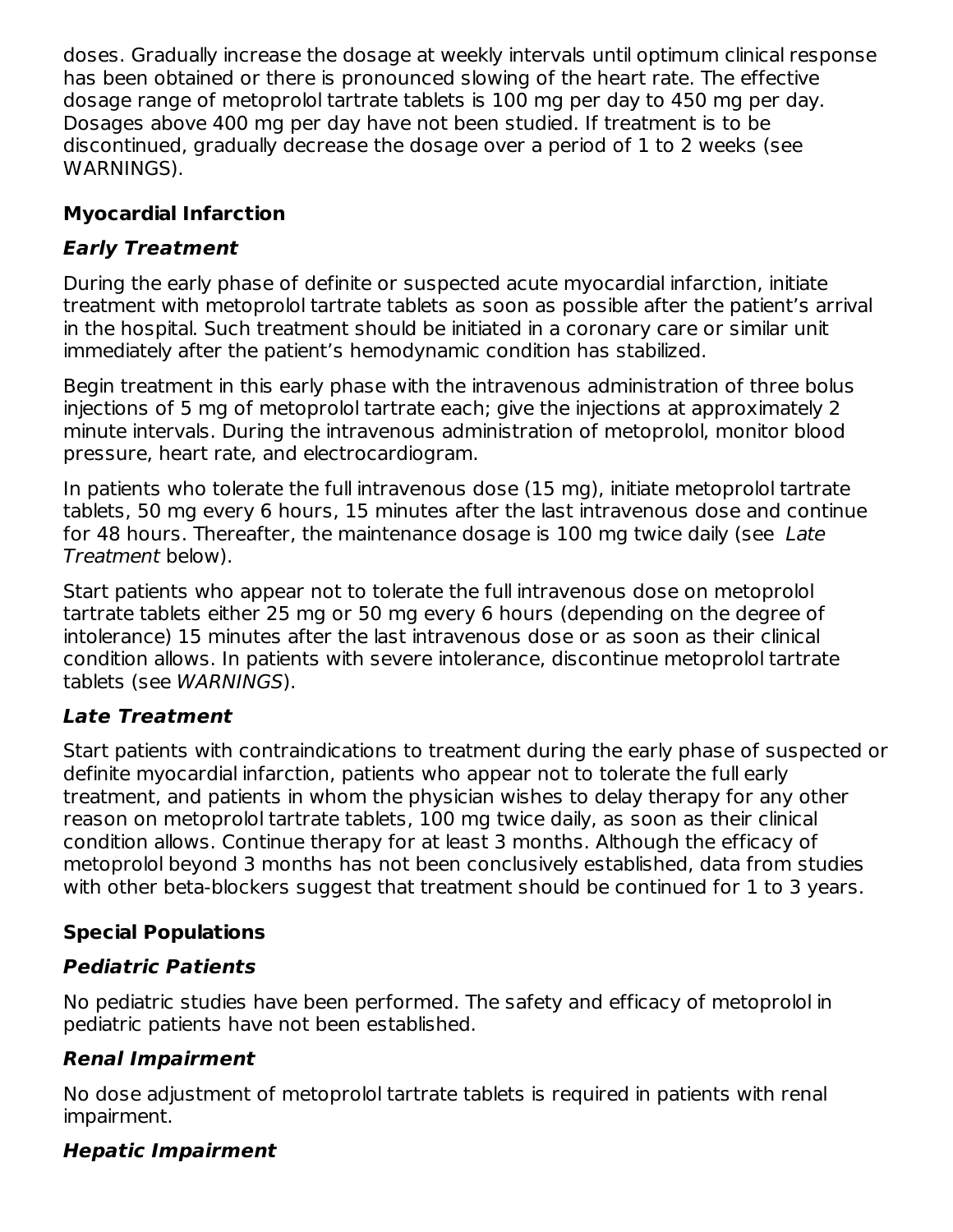Metoprolol blood levels are likely to increase substantially in patients with hepatic impairment. Therefore, metoprolol tartrate tablets should be initiated at low doses with cautious gradual dose titration according to clinical response.

### **Geriatric Patients (> 65 Years)**

In general, use a low initial starting dose in elderly patients given their greater frequency of decreased hepatic, renal, or cardiac function, and of concomitant disease or other drug therapy.

#### **Method of Administration**

For oral treatment, the tablets should be swallowed unchewed with a glass of water. Metoprolol tartrate tablets should always be taken in standardized relation with meals. If the physician asks the patient to take metoprolol tartrate tablets either before breakfast or with breakfast, then the patient should continue taking metoprolol tartrate tablets with the same schedule during the course of therapy.

### **HOW SUPPLIED**

Metoprolol Tartrate Tablets, USP are available containing 25 mg, 37.5 mg, 50 mg, 75 mg or 100 mg of metoprolol tartrate, USP.

The 100 mg tablets are film-coated, pink colored, round, biconvex tablets debossed with R 100 on one side and scored on the other side.

NDC 68788-76909-3 Bottles of 30

NDC 68788-76909-6 Bottles of 60

NDC 68788-76909-9 Bottles of 90

NDC 68788-76909-1 Bottles of 100

### **Store at 20° to 25°C (68° to 77°F). [See USP Controlled Room Temperature.]**

#### **Protect from moisture.**

Dispense in a tight, light-resistant container as defined in the USP using a child-resistant closure.

#### **To report SUSPECTED ADVERSE REACTIONS, contact TruPharma, LLC at 1- 813-444-6299 or FDA at 1-800-FDA-1088 or www.fda.gov/medwatch.**

Distributed by: **TruPharma, LLC** Tampa, FL 33609

Manufactured by: **Rubicon Research Private Limited** Ambernath, Dist: Thane, 421506, INDIA

Rev. 01,11/2018

#### **Repackaged By: Preferred Pharmaceuticals Inc.**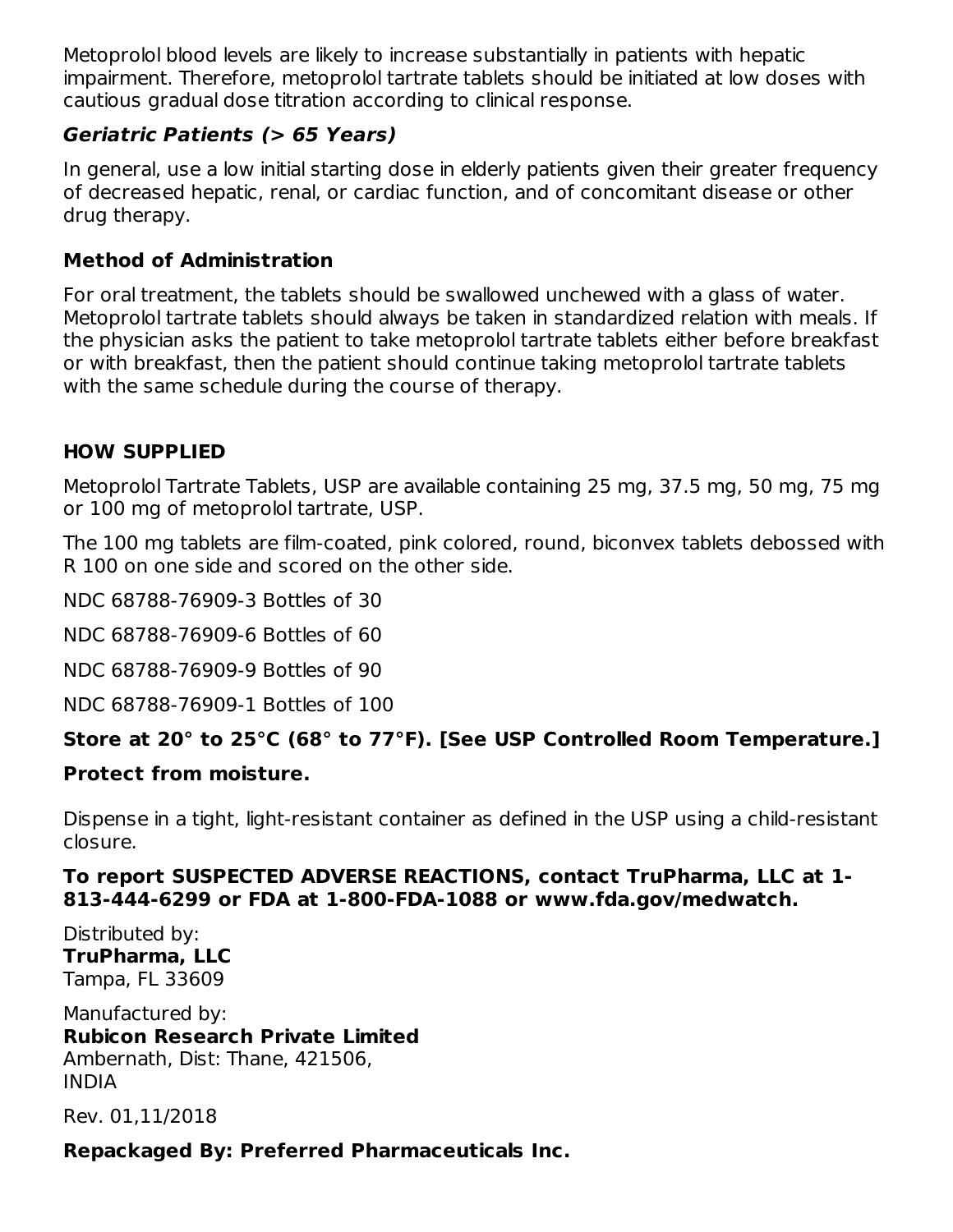## **Package/Label Display Panel**

### **NDC 68788-7690**

100 Tablets Metoprolol Tartrate Tablets, USP 100 mg Rx only TruPharma, LLC

### **Repackaged By: Preferred Pharmaceuticals Inc.**



| <b>METOPROLOL TARTRATE</b><br>metoprolol tartrate tablet, film coated    |                                          |                              |                                   |                 |  |  |
|--------------------------------------------------------------------------|------------------------------------------|------------------------------|-----------------------------------|-----------------|--|--|
|                                                                          |                                          |                              |                                   |                 |  |  |
| <b>Product Information</b>                                               |                                          |                              |                                   |                 |  |  |
| <b>Product Type</b>                                                      | <b>HUMAN PRESCRIPTION</b><br><b>DRUG</b> | <b>Item Code</b><br>(Source) | NDC:68788-7690(NDC:52817-<br>362) |                 |  |  |
| <b>Route of Administration</b>                                           | ORAL                                     |                              |                                   |                 |  |  |
|                                                                          |                                          |                              |                                   |                 |  |  |
| <b>Active Ingredient/Active Moiety</b>                                   |                                          |                              |                                   |                 |  |  |
|                                                                          | <b>Ingredient Name</b>                   |                              | <b>Basis of Strength Strength</b> |                 |  |  |
| METOPROLOL TARTRATE (UNII: W5S57Y3A5L) (METOPROLOL -<br>UNII:GEB06NHM23) |                                          |                              | METOPROLOL<br><b>TARTRATF</b>     | 100 mg          |  |  |
|                                                                          |                                          |                              |                                   |                 |  |  |
| <b>Inactive Ingredients</b>                                              |                                          |                              |                                   |                 |  |  |
|                                                                          | <b>Ingredient Name</b>                   |                              |                                   | <b>Strength</b> |  |  |
| <b>LACTOSE MONOHYDRATE (UNII: EWQ57Q8I5X)</b>                            |                                          |                              |                                   |                 |  |  |
| <b>SILICON DIOXIDE (UNII: ETJ7Z6XBU4)</b>                                |                                          |                              |                                   |                 |  |  |
| HYPROMELLOSE, UNSPECIFIED (UNII: 3NXW29V3WO)                             |                                          |                              |                                   |                 |  |  |
| MAGNESIUM STEARATE (UNII: 70097M6I30)                                    |                                          |                              |                                   |                 |  |  |
| MICROCRYSTALLINE CELLULOSE (UNII: OP1R32D61U)                            |                                          |                              |                                   |                 |  |  |